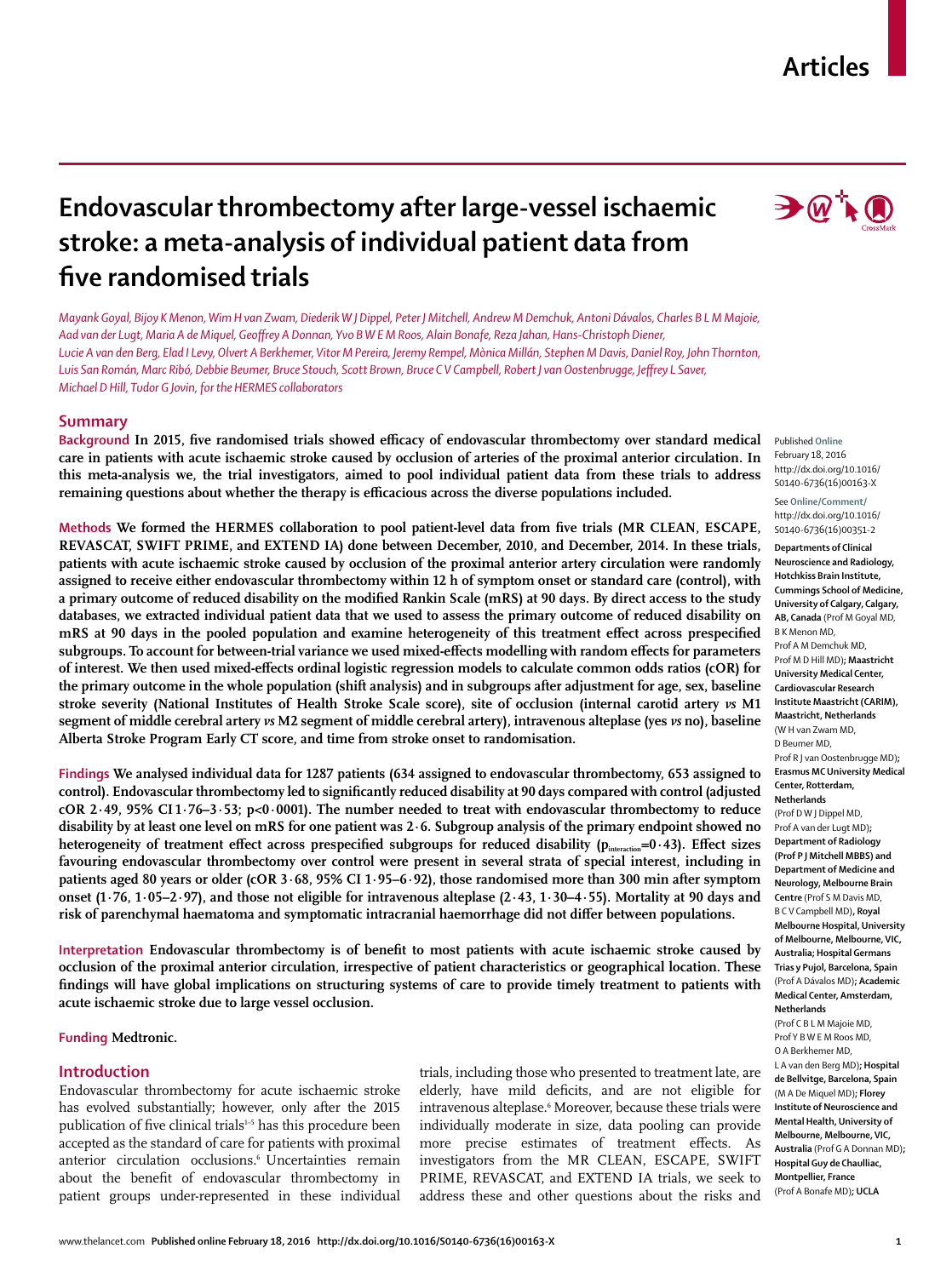**Medical Center, Los Angeles, CA, USA** (R Jahan MD)**; Department of Neurology, University Hospital Essen, Essen, Germany**  (Prof H-C Diener MD)**; State University of New York, Buffalo, Buffalo, NY, USA**  (Prof E I Levy MD)**; University of Toronto, Toronto, ON, Canada** (V Pereira MD)**; University of Edmonton, Edmonton, AB, Canada** (J Rempel MD)**; Hospital Germans Trials y Pujol, Barcelona, Spain** (M Millán MD)**; CHUM Notre-Dame Hospital, Montreal, QC, Canada** (Prof D Roy MD)**; Beaumont Hospital, Dublin, Ireland** (J Thornton MD)**; Hospital Clinic, Barcelona, Spain** (L San Román MD)**; Hospital Vall d'Hebron, Barcelona, Spain** (M Ribó MD)**; Philadelphia College of Osteopathic Medicine, Philadelphia, PA, USA** (Prof B Stouch PhD)**; Altair Biostatistics, St Louis Park, MN, USA (**S Brown PhD)**; David Geffen School of Medicine, University of Los Angeles, Los Angeles, CA, USA** (Prof J L Saver MD)**; and University of Pittsburgh Medical Center Stroke Institute, Presbyterian University Hospital, Pittsburgh, PA, USA** (T G Jovin MD)

Correspondence to**:** Dr Tudor Jovin, University of Pittsburgh Medical Center Stroke Institute, Presbyterian University Hospital, Pittsburgh, PA 15213, USA

**jovintg@upmc.edu**

#### **Research in context**

### **Evidence before the study**

Evidence to support endovascular therapy for stroke has previously been poor because randomised trials have used thrombectomy devices of low efficacy, insufficiently robust imaging selection criteria, and had long delays from hospital presentation to reperfusion. Five individual trials published in 2015 established that thrombectomy, when done with newer generation devices (mainly stent retrievers), more stringent imaging selection criteria, and more efficient workflow, significantly reduces disability rates after acute ischaemic stroke caused by proximal occlusion of large vessels in the anterior circulation. Because most of these studies were stopped prematurely, they were underpowered to provide convincing evidence of efficacy across some of the subgroups of great relevance to clinical practice. We did an extensive literature search of major online databases including PubMed and Embase for papers published from Jan 1, 2010, to Dec 23, 2015, and did not identify any other published randomised endovascular stroke studies that used modern thrombectomy devices. Study level meta-analyses have been reported but most included patients enrolled without definitive proof of vessel occlusion and who were treated with less effective reperfusion technology. Furthermore, study-level meta-analyses are considered less informative than patient-level meta-analytical approaches due to their inability to adjust for confounding baseline variables, which leads to less precise estimates of treatment effect. To our knowledge no patient-level meta-analyses have been reported.

benefits of modern endovascular therapy by analysing pooled individual patient data for thrombectomy after acute ischaemic stroke.

### **Methods**

## **Study inclusion and procedures**

We searched major online databases including Medline and PubMed to identify controlled trials in endovascular stroke published between Jan 1, 2010, and Dec 23, 2015, that used vessel imaging to identify patients with anterior circulation ischaemic stroke and assessed treatment with modern neurothrombectomy devices. Five trials fit these criteria: MR CLEAN, ESCAPE, REVASCAT, SWIFT PRIME, and EXTEND IA.<sup>1-5</sup> These trials differed from all previously published trials of endovascular therapy in that the protocols emphasised fast treatment, had CT (or in some patients magnetic resonance) imaging criteria to include only patients with target large vessel occlusions who are most likely to benefit from endovascular therapy, and used second-generation neurothrombectomy devices, which have better recanalisation rates and lower complication rates than first-generation devices and techniques.<sup>7,8</sup> In all five studies, patients with acute ischaemic stroke were randomly assigned to receive endovascular neurothrombectomy treatment plus usual care or usual care alone (appendix p 1). All patients were

#### **Added value of this study**

In this individual patient meta-analysis of trials published in 2015, we provide additional relevant facts that will enable clinicians to better understand the degree of precision of adjusted effect size estimates, safety outcome estimates, and estimates by clinical subgroups. We show clinical benefits for thrombectomy across a wide range of age and initial stroke severity and for patients eligible and ineligible for intravenous alteplase. Smaller amounts of other baseline variables such as degree of early ischaemic changes on baseline CT or time to treatment were reported and therefore the observed effects should be interpreted within the context of the populations included.

#### **Implications of all the available evidence**

The consistent results across different patient populations suggest that benefit from thrombectomy is generalisable to a broad range of patients with large-vessel ischaemic stroke. By providing a more precise treatment effect estimate than each individual trial, our findings allow cost-effectiveness of this intervention at society level to be calculated with higher precision. Our study provides clear evidence that in clinical practice, endovascular therapy for stroke should not be withheld on the basis of advanced age, moderately extensive early ischaemic changes on baseline CT, and moderate or severe clinical deficit.

treated with standard-dosing (0·9 mg per kg bodyweight) intravenous alteplase, if eligible, before randomisation.

We established a collaborative group to pool patientlevel data from these trials: the Highly Effective Reperfusion evaluated in Multiple Endovascular Stroke Trials (HERMES) collaboration. Differences from the TREAT meta-analysis protocol<sup>9</sup> include sampling frame and the primary research question.

The study statisticians from each trial extracted the patient-level data by direct access to the study databases. Independent statisticians (BS, SB) collated all data from the individual trials and cross-checked them against previous publications.

#### **Outcomes**

The prespecified primary outcome in this meta-analysis was the degree of disability on the modified Rankin Scale (mRS) at 90 days. The score on mRS ranges from normal (0) to death (6). In statistical modelling of the full modified Rankin scale, we merged scores of 5 (severe disability) and 6 (death) into a single category. Prespecified secondary outcomes were proportion of patients with functional independence (mRS 0–2) at 90 days; stroke severity as measured with the National Institutes of Health Stroke Scale (NIHSS) at 24 h after stroke onset; proportion of patients with NIHSS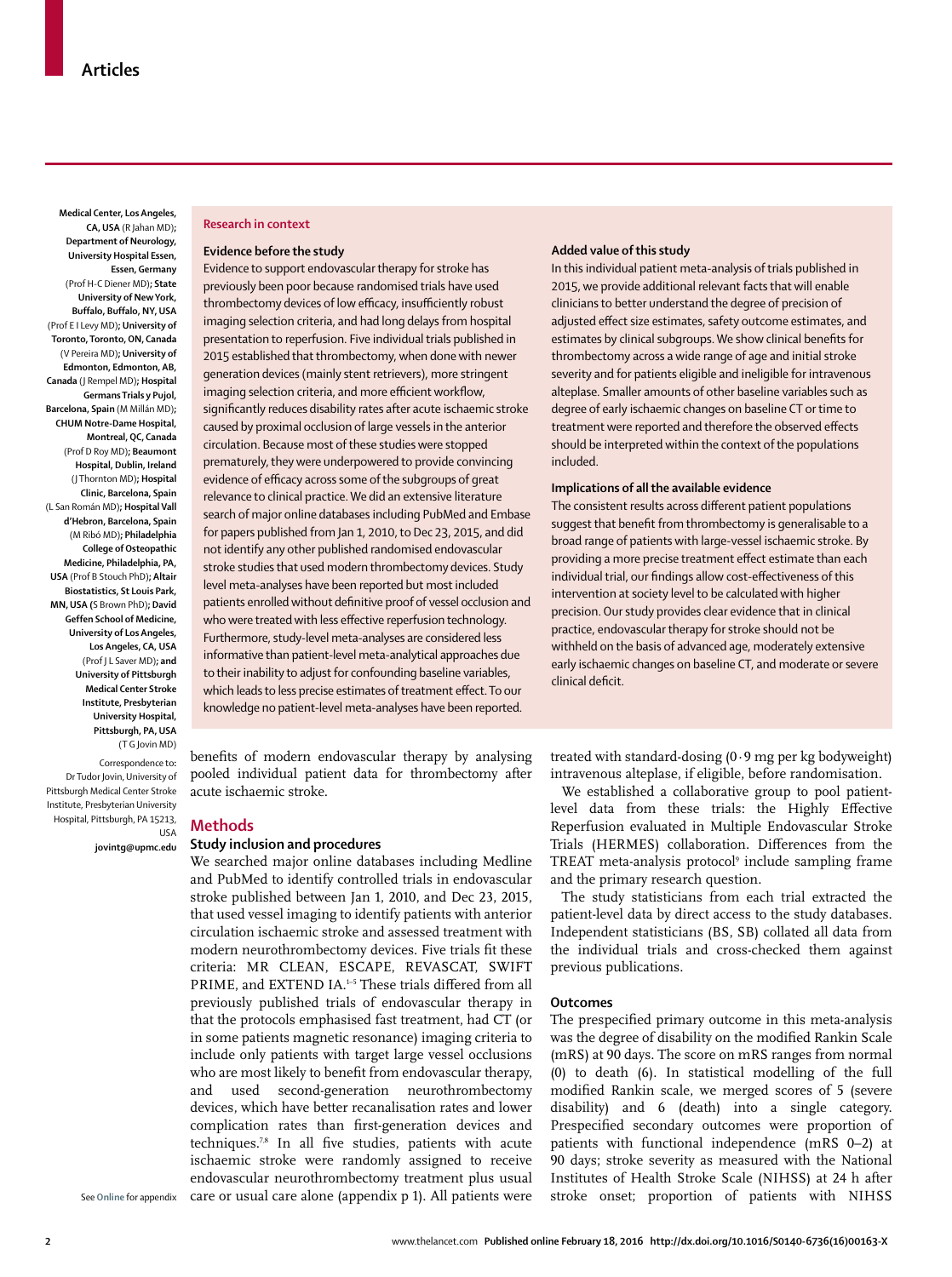score 0–2 at 24 h; proportion of patients with major early neurological recovery at 24 h, defined as a reduction in NIHSS score from baseline of at least 8 points or reaching 0–1; and change in NIHSS score from baseline to 24 h. Technical efficacy was assessed through the degree of revascularisation at the end of the endovascular procedure, defined using the modified Thrombolysis in Cerebral Infarction (mTICI) scale score of 2b or 3—corresponding to reperfusion of at least 50% of the affected vascular territory. Safety outcomes were the proportion of patients with symptomatic intracranial haemorrhage (as defined by each trial), neuroradiological parenchymal haematoma type 2 (blood clot occupying >30% of the infarcted territory with substantial mass effect) within 5 days, and mortality within 90 days.

## **Statistical analysis**

Details of the statistical analysis plan are available in the appendix (pp 12–15). To account for between-trial differences, we used mixed-effects modelling with fixed effects for parameters of interest such as treatment assignment and random effects for trial and treatment within trial. This model structure was used for all statistical analysis a priori, per the statistical analysis plan. With this approach, treatment effects for each trial  $(t_1, t_2, \text{ etc})$  are not assumed to be deterministically equal, but rather drawn from a common distribution centred on the overall effect across trials. This structure is captured by including "trial" and the interaction term "trial\*treatment" as random effects variables in all mixed models. We report the overall treatment effect and all other effects using this model, which ensures that between-trial variance is incorporated in estimation for all parameters, their standard errors, and associated CIs.

For primary analyses we used mixed-effects ordinal logistic regression to answer the following research question: "Do patients with acute ischaemic stroke and proximal anterior circulation occlusions have reduced disability at 90 days with additional endovascular mechanical thrombectomy compared with standard care (including intravenous alteplase in eligible patients)?" For analyses of the full mRS, we report unadjusted and adjusted treatment effects using common odds ratios (cORs), which are derived from ordinal logistic regression and indicate the odds that the intervention would lead to improvement of 1 or more points on the mRS in a shift analysis. In the adjusted analyses we account for the following prespecified covariates: age, sex, baseline stroke severity (NIHSS score), site of occlusion (internal carotid artery *vs* M1 segment of middle cerebral artery *vs* M2 segment of middle cerebral artery), intravenous alteplase (yes *vs* no), baseline Alberta Stroke Program Early CT Score (ASPECTS), and time from stroke onset to randomisation. Missing data for baseline covariates are reported as percentages and dealt with using prespecified rules (appendix p 15). We report overall treatment effect as number needed to treat by calculating the geometric mean of the values derived by the algorithmic joint outcome table method and the permutation test.<sup>10,11</sup>

For secondary analyses, we report rate ratios for prespecified efficacy and safety outcomes (unadjusted and adjusted for the above prespecified covariates) along with 95% CIs calculated with either mixed effects logistic or linear regression as appropriate.

We tested heterogeneity of treatment effect by prespecified clinically relevant variables on the primary outcome (mRS score distribution at 90 days) and two secondary outcomes (mRS score 0–2 at 90 days and death at 90 days) using a multiplicative interaction term (treatment\*prespecified variable) and mixed methods modelling. Prespecified variables were age, sex, baseline stroke severity on NIHSS, time from symptom onset to randomisation, baseline ASPECTS, baseline site of thrombi, concomitant ipsilateral carotid artery occlusion or carotid artery stenosis, and whether a patient received (ie, was eligible for) alteplase. We report graphically using forest plots for stratum-specific treatment effects along with the p value for the interaction term. We reported main effects in the text if we found no

|                                                                                                                                                                                                                    | Intervention population Control population<br>$(n=634)$ | $(n=653)$        |
|--------------------------------------------------------------------------------------------------------------------------------------------------------------------------------------------------------------------|---------------------------------------------------------|------------------|
| Demographic characteristics                                                                                                                                                                                        |                                                         |                  |
| Median age (years)                                                                                                                                                                                                 | 68 (57-77)                                              | 68 (59-76)*      |
| Men                                                                                                                                                                                                                | 330 (52%)                                               | 352 (54%)        |
| Women                                                                                                                                                                                                              | 304 (48%)                                               | 301 (46%)        |
| Past medical history                                                                                                                                                                                               |                                                         |                  |
| Hypertension                                                                                                                                                                                                       | 352 (56%)                                               | 388 (59%)        |
| Diabetes mellitus                                                                                                                                                                                                  | 82 (13%)                                                | 88 (13%)         |
| Atrial fibrillation                                                                                                                                                                                                | 209 (33%)                                               | 215 (33%)        |
| Smoking (recent or current)                                                                                                                                                                                        | 194 (31%)                                               | 210 (32%)        |
| Clinical characteristics                                                                                                                                                                                           |                                                         |                  |
| <b>Baseline NIHSS score</b>                                                                                                                                                                                        | 17 (14-20)) <sup>†</sup>                                | $17(13-21)$      |
| Baseline blood glucose (mmol/L)                                                                                                                                                                                    | $6.6(5.9 - 7.8)$                                        | $6.7(5.9 - 7.8)$ |
| Imaging characteristics                                                                                                                                                                                            |                                                         |                  |
| ASPECTS on baseline CT                                                                                                                                                                                             | $9(7-10)$                                               | $9(8-10)$        |
| Intracranial occlusion location                                                                                                                                                                                    |                                                         |                  |
| Internal carotid artery                                                                                                                                                                                            | 133 (21%)                                               | 144 (22%)        |
| M1 segment middle cerebral artery                                                                                                                                                                                  | 439 (69%)                                               | 452 (69%)        |
| M2 segment middle cerebral artery                                                                                                                                                                                  | 51 (8%)                                                 | 44 (7%)          |
| Other                                                                                                                                                                                                              | 11 (2%)                                                 | 13 (2%)          |
| Treatment details and process times                                                                                                                                                                                |                                                         |                  |
| Treatment with intravenous alteplase                                                                                                                                                                               | 526 (83%)                                               | 569 (87%)        |
| Treatment with intravenous alteplase documented<br>within 180 min                                                                                                                                                  | 442 (70%)                                               | 462 (71%)        |
| Process times (min)                                                                                                                                                                                                |                                                         |                  |
| Onset to randomisation                                                                                                                                                                                             | 195.5 (142-260)                                         | 196 (142-270)*   |
| Onset to intravenous alteplase                                                                                                                                                                                     | 100 (75-133)**                                          | 100 (74-140) ††  |
| Onset to reperfusion                                                                                                                                                                                               | 285 (210-362)                                           | <b>NA</b>        |
| Data are median (IQR), n (%), or mean (SD). NIHSS=National Institutes of Health Stroke Scale. ASPECTS=Alberta Stroke<br>Program Early CT Score. *n=650. +n=631. ‡n=648. §n=620. ¶n=644.   n=632. **n=598. ++n=618. |                                                         |                  |

*Table 1:* **Baseline characteristics in the pooled data**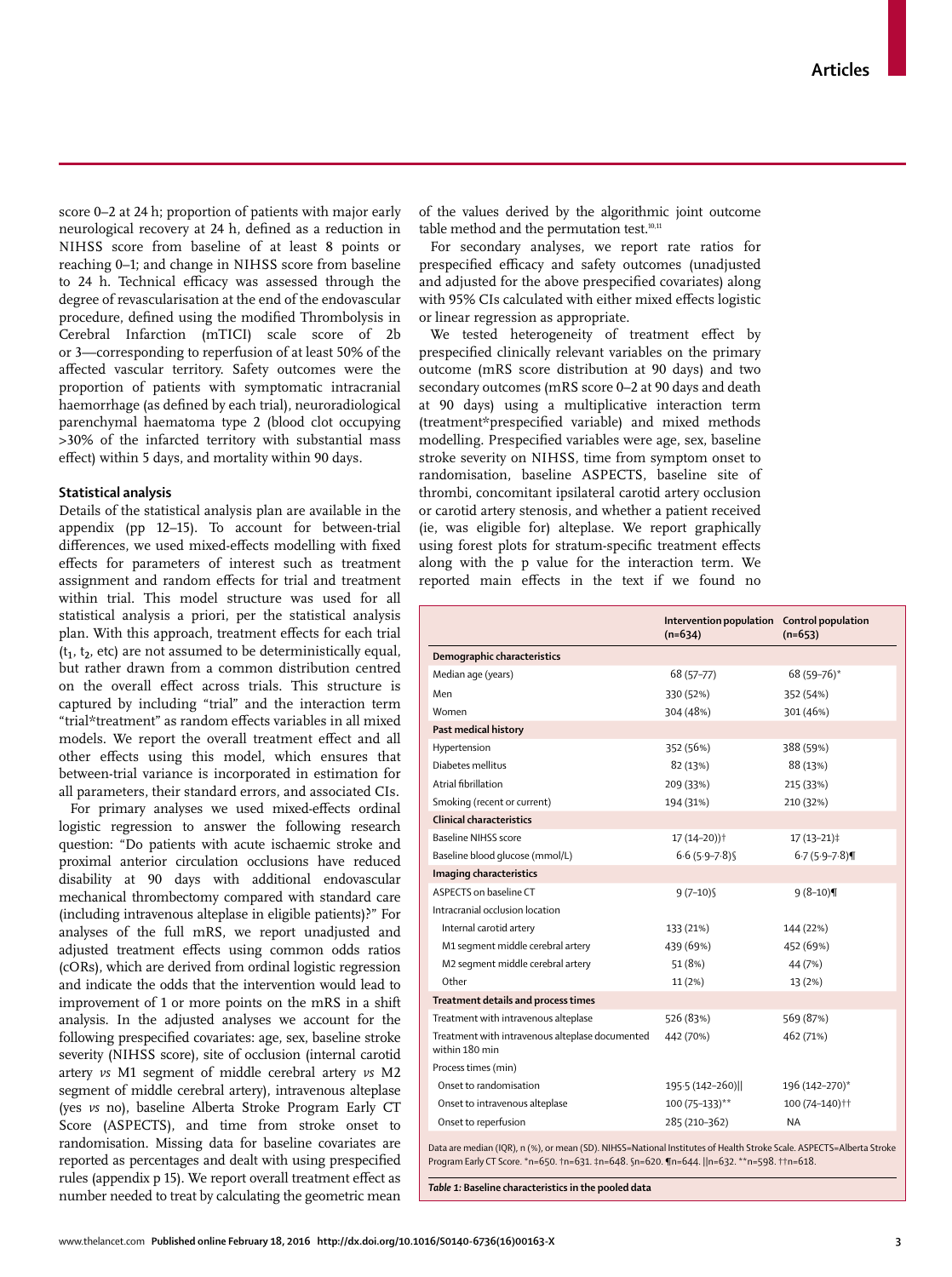statistically significant interaction. All secondary analyses are reported as unadjusted and adjusted effects (adjusted for the same prespecified covariates as in primary analyses). Wherever appropriate, treatment effects are also reported as rate ratios. For graphical depiction of the effect of variation in age and presenting stroke severity on clinical outcome at 90 days based on treatment type, we estimated the mRS and the mRS transformed into utility scores (using standardised weightings) with adjusted mixed-methods linear regression (adjusted for the above prespecified covariates).<sup>12</sup> We did all statistical analyses with SAS version 9.2 and drew figures with Stata/MP version 14.0 and R software.



## Figure 1: Scores on the modified Rankin Scale at 90 days

Distribution of scores at 90 days in the intervention and control groups in the overall trial population (A) and for patients treated with, or ineligible for, intravenous alteplase (B). Distributions for other subgroups shown in appendix pp 5–11.

## **Role of the funding source**

The funding source was Medtronic through an unrestricted grant to the University of Calgary. Medtronic had no role in design, conduct, analysis, or reporting of this study. The corresponding author had full access to all the data. The steering committee had responsibility for the decision to submit for publication.

## **Results**

By pooling data from the five trials, we obtained data for 1287 participants; 634 assigned to endovascular thrombectomy (intervention population) and 653 assigned to standard medical treatment (control population). Baseline characteristics were largely balanced between the populations (table 1), but slightly fewer patients in the intervention group were treated with intravenous alteplase before randomisation  $(p=0.04)$ . The most common location of the target occlusion was the M1 segment of the middle cerebral artery, followed by the intracranial internal carotid artery. The median time from onset to the randomised decision to pursue or not pursue endovascular reperfusion was 3 h 16 min (IQR 2 h 22 min to 4 h 27 min)

Figure 1 shows distribution of mRS scores by treatment population at 90 days. For the primary outcome, pooled data showed reduced chance of disability at 90 days in patients assigned to thrombectomy versus those assigned to control (adjusted cOR 2·49, 95% CI 1·76–3·53; p<0·0001; table 1). The number needed to treat for one patient to have reduced disability of at least 1 point on mRS was 2·6.

The proportion of patients with an mRS score 0–2 at 90 days was higher in the endovascular thrombectomy population than in the control population (table 2) and more patients in the intervention population achieved major neurological recovery (table 2). Of 570 patients assigned to thrombectomy who had persistent and accessible occlusions at the time of catheterisation, 402 (71%) had successful revascularisation (mTICI score 2b or 3). NIHSS score was significantly higher after

|                                                               | Intervention<br>population | Control<br>population | <b>Risk</b><br>difference<br>(%) | Rate ratio<br>(95% CI)              | Odds ratio<br>(95% CI)            | Adjusted rate<br>ratio (95% CI)   | Adjusted odds<br>ratio (95% CI)   |
|---------------------------------------------------------------|----------------------------|-----------------------|----------------------------------|-------------------------------------|-----------------------------------|-----------------------------------|-----------------------------------|
| mRS score reduction (shift)<br>analysis; primary<br>outcome)* | $\ddotsc$                  |                       | $\ddotsc$                        | $\ddot{\phantom{a}}$                | $2.26*(1.67-3.06)$ ;<br>p<0.0001  | $\ldots$                          | $2.49*(1.76-3.53);$<br>p<0.0001   |
| mRS score 0-1 at 90 days                                      | 26.9%<br>(170/633)         | 12.9%<br>(83/645)     | 14.0                             | $2.00(1.54 - 2.60)$ ;<br>p < 0.0001 | $2.49(1.84 - 3.35)$ ;<br>p<0.0001 | $2.06(1.59-2.69)$<br>p<0.0001     | $2.72(1.99-3.71);$<br>p<0.0001    |
| mRS score 0-2 at 90 days                                      | 46.0%<br>(291/633)         | 26.5%<br>(171/645)    | 19.5                             | $1.7(1.41 - 2.05)$ ;<br>p < 0.0001  | $2.35(1.85 - 2.98);$<br>p<0.0001  | $1.73(1.43 - 2.09)$ ;<br>p<0.0001 | $2.71(2.07 - 3.55)$ ;<br>p<0.0001 |
| NIHSS score 0-2 at 24 h                                       | 21.0%<br>(129/615)         | 8.3%<br>(52/630)      | $12 - 7$                         | $2.47(1.79 - 3.41);$<br>p < 0.0001  | $2.91(2.06 - 4.12)$ ;<br>p<0.0001 | $2.66(1.92 - 3.67)$ ;<br>p<0.0001 | $3.77(2.49 - 5.71);$<br>p<0.0001  |
| Early neurological<br>recovery at 24 h                        | 50.2%<br>(309/616)         | 21.2%<br>(134/633)    | 29.0                             | $2.34(1.91-2.87);$<br>p < 0.0001    | $4.04(2.75-5.93);$<br>p<0.0001    | $2.34(1.91 - 2.87);$<br>p<0.0001  | $4.36(3.03-6.27)$ ;<br>p<0.0001   |

Data show the proportion of patients with outcome (n/N), unless otherwise stated. NIHSS=National Institutes of Health Stroke Scale. mRS=modified Rankin Scale. \*Common odds ratio indicating the odds of improvement of 1 point on the mRS.

**Table 2: Efficacy outcomes from the pooled data**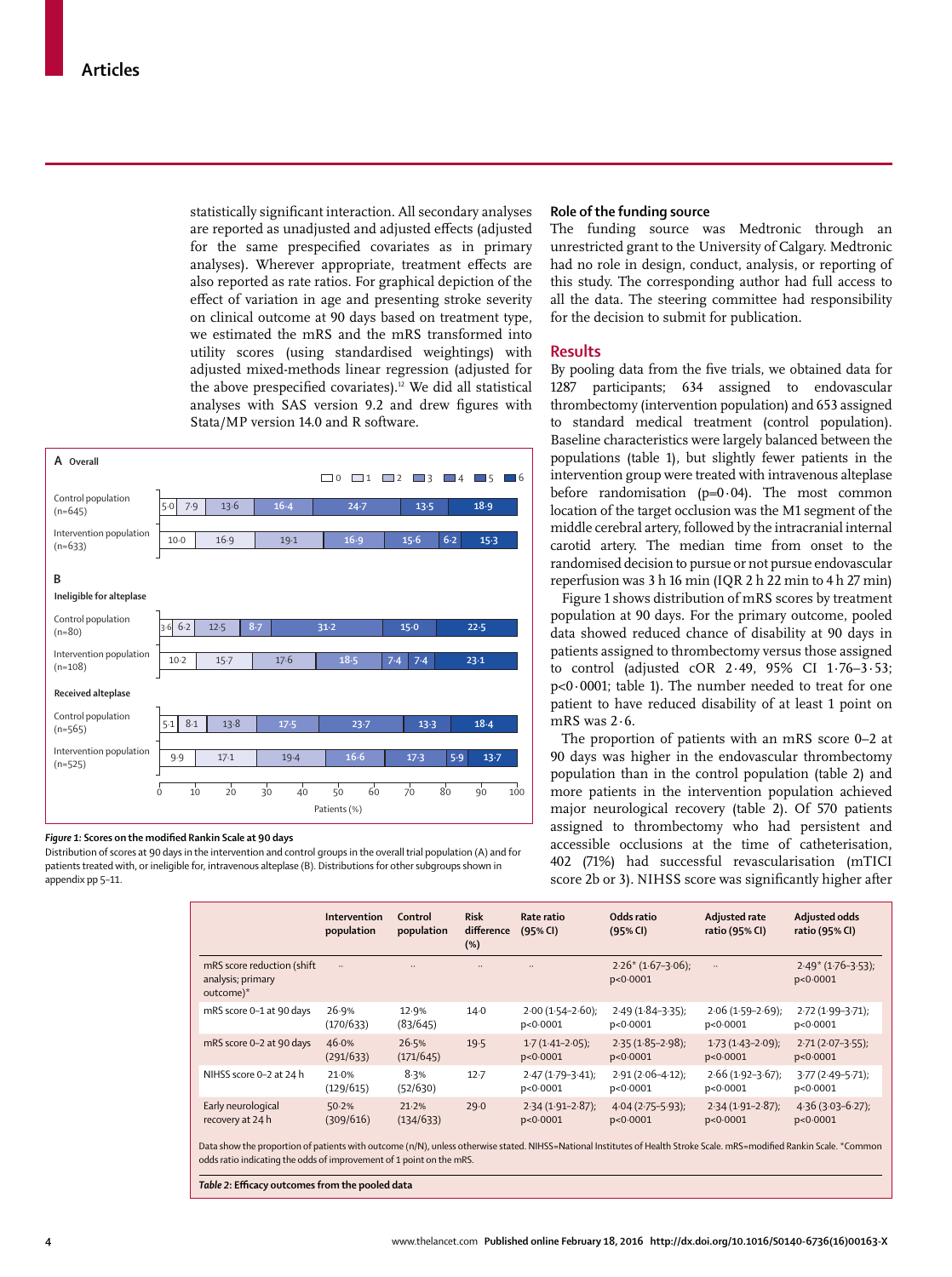|                                                                                                                       | Intervention<br>population<br>$(n=615)$ | Control<br>population<br>$(n=630)$ | Absolute<br>difference (%) | $\beta$ coefficient (95% CI) | Adjusted $\beta$ coefficient<br>(95% CI) |  |  |
|-----------------------------------------------------------------------------------------------------------------------|-----------------------------------------|------------------------------------|----------------------------|------------------------------|------------------------------------------|--|--|
| NIHSS at 24 h                                                                                                         |                                         |                                    |                            |                              |                                          |  |  |
| Mean score                                                                                                            | 10.4(8.7)                               | 14.2(7.8)                          | 3.8                        | $3.6$ (2.5-4.7); p<0.0001    | $3.8(2.7-5.0)$ ; p<0.0001                |  |  |
| Median score                                                                                                          | 8 (3 to 16)                             | 15 (9 to 19)                       | $\ldots$                   | $\cdot\cdot$                 | $\ddotsc$                                |  |  |
| Change in NIHSS score from baseline to 24 h                                                                           |                                         |                                    |                            |                              |                                          |  |  |
| Mean change                                                                                                           | $-6.4(8.2)$                             | $-2.6(6.6)$                        | 3.8                        | 4.3 (2.7-5.9); p<0.0001      | 3.9 (2.7-5.1); p<0.0001                  |  |  |
| Median change                                                                                                         | $-7$ (-12 to -1) <sup>*</sup>           | $-2$ ( $-6$ to 1)                  | $\ddotsc$                  |                              | $\ddotsc$                                |  |  |
| Data in parentheses are SD or IQR, unless otherwise stated. NIHSS=National Institutes of Health Stroke Scale. *n=613. |                                         |                                    |                            |                              |                                          |  |  |

*Table 3***: NIHSS score**

|                                                                                   | Intervention<br>population | Control<br>population | <b>Risk</b><br>difference<br>(%) | Rate ratio<br>(95% CI)             | Odds ratio<br>(95% CI)              | Adjusted rate<br>ratio (95% CI)    | Adjusted odds<br>ratio (95% CI)     |
|-----------------------------------------------------------------------------------|----------------------------|-----------------------|----------------------------------|------------------------------------|-------------------------------------|------------------------------------|-------------------------------------|
| Symptomatic<br>intracranial<br>haemorrhage                                        | $4.4\%$ (28/634)           | $4.3\%$ (28/653)      | 0.1                              | $1.06(0.63 - 1.80);$<br>$p=0.82$   | $1.07(0.62 - 1.83)$ ;<br>$p = 0.81$ | $1.07(0.62 - 1.80);$<br>$p=0.81$   | $1.07(0.62 - 1.84)$ ;<br>$p = 0.81$ |
| Parenchymal<br>haematoma type 2                                                   | $5.1\%$ (32/629)           | 5.3% (34/641)         | $-0.2$                           | $0.99(0.61 - 1.61)$ ;<br>$p=0.97$  | $0.99(0.60 - 1.63)$ ;<br>$p=0.97$   | $1.04(0.64 - 1.69)$ ;<br>$p=0.88$  | $1.04(0.63 - 1.72)$ ;<br>$p=0.88$   |
| Mortality                                                                         | 15.3% (97/633)             | 18.9% (122/646)       | $-3.6$                           | $0.82(0.63 - 1.07);$<br>$p = 0.15$ | $0.77(0.54 - 1.10);$<br>$p = 0.16$  | $0.82(0.62 - 1.08);$<br>$p = 0.15$ | $0.73(0.47 - 1.13);$<br>$p = 0.16$  |
| Data show the proportion of patients with outcome (n/N), unless otherwise stated. |                            |                       |                                  |                                    |                                     |                                    |                                     |
| Table 4: Safety outcomes at 90 days                                               |                            |                       |                                  |                                    |                                     |                                    |                                     |

24 h and showed more improvement between baseline and 24 h after treatment in patients assigned to thrombectomy (table 3). Mortality at 90 days and risk of parenchymal haematoma type 2 and symptomatic intracranial haemorrhage did not differ between populations (table 4).

For subgroup analysis of mRS distribution shift at 90 days, there was no evidence of heterogeneity of treatment effect across any of the prespecified variables: age, sex, NIHSS, site of intracranial occlusion, intravenous alteplase received or ineligible, ASPECTS, time from onset to randomisation, and presence of tandem cervical carotid occlusion (figure 1, appendix pp 5-11). The direction of effect favoured endovascular treatment across all strata, although the adjusted cORs for treatment were not significant for patients younger than 50 years, those with a low ASPECTS or NIHSS score, and in those with an M2 segment thrombus (figure 2). Effects favouring the intervention were significant in several subgroups of special interest, including patients older than 80 years, those randomised more than 300 min after symptom onset, and in those not receiving intravenous alteplase  $(figure 2)$ .

We also noted no evidence of heterogeneity of treatment effect across the prespecified subgroups for achievement of functional independence (mRS 0–2) at 90 days (appendix p 2). However, patients randomised after 300 min and patients with tandem lesions also did not show significant benefit on functional independence after thrombectomy. No heterogeneity of treatment effect was noted for mortality ( $p_{\text{interaction}} = 0.33$ ) but rate ratios were rarely significant in any of the subgroups. Patients older than 80 years assigned to thrombectomy had a slightly reduced risk of death (41 [45%] of 91 patients died *vs* 30 [28%] of 107 assigned to control; adjusted rate ratio 0·60, 95% CI 0·36–0·99; appendix p 3).

Older age and higher baseline NIHSS score were positively correlated with high mRS score at 90 days in both the treatment and control groups (figure 3). Utility weighted mRS scores by age and NIHSS score show worse clinical outcome with older age and higher NIHSS score, but the difference between intervention and control groups remains constant, indicating a consistent treatment effect over the entire range (appendix p 4).

## **Discussion**

In this pooled analysis of patient-level data we show that modern endovascular thrombectomy added to best medical therapy more than doubles the odds of a higher mRS score compared with best medical therapy alone in patients with acute ischaemic stroke due to anterior circulation large vessel occlusion. This analysis confirms benefit of endovascular thrombectomy across a range of subgroups, including in groups of interest such as the elderly, patients not receiving intravenous alteplase, and patients who present later than 300 min from stroke symptom onset. The degree of benefit conferred by endovascular thrombectomy is substantial: for every 100 patients treated, 38 will have a less disabled outcome than with best medical management, and 20 more will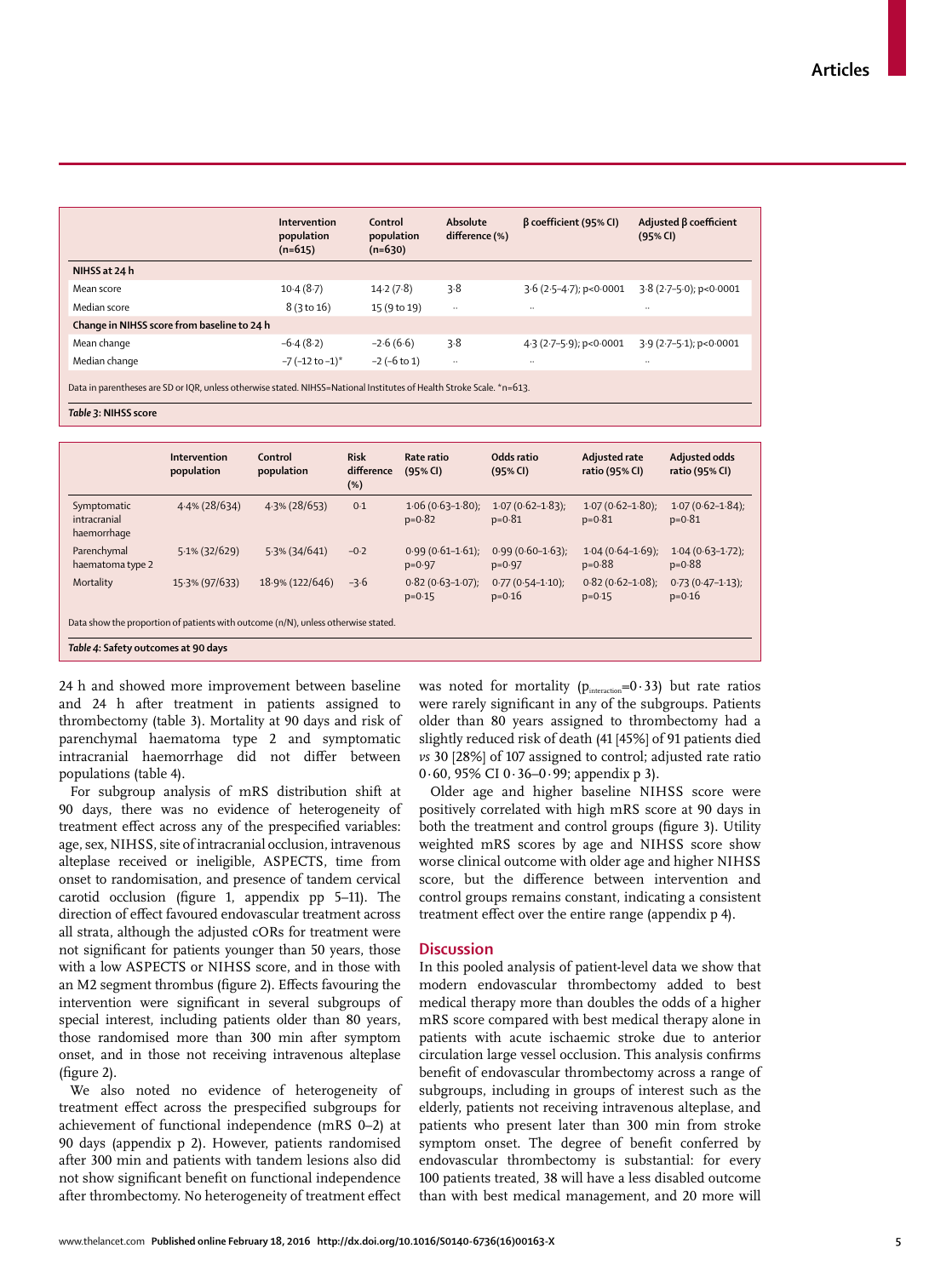

Figure 2: Forest plot showing adjusted treatment effect for mRS at 90 days in prespecified subgroups with **p values for heterogeneity across subgroups**

cOR=common odds ratio. mRS=modifi ed Rankin Scale. ASPECTS=Alberta Stroke Program Early CT score. ICA=internal carotid artery. M1=M1 segment of middle cerebral artery. M2=M2 segment of middle cerebral artery. NIHSS=National Institutes of Health Stroke Scale.

> achieve functional independence (mRS 0–2) as a result of treatment. The rates of symptomatic intracranial haemorrhage and radiological intracerebral haematoma (parenchymal haematoma type 2) are no higher with endovascular thrombectomy than with best medical therapy alone and mortality risk did not significantly differ between groups (table 4).

> Our analysis distinguishes itself from study-level metaanalyses $13-17$  by using individual patient data. By permitting adjustment for prognostic variables at the level of individual participants, patient-level pooled analyses provide a more powerful and reliable method of addressing questions that have not been satisfactorily resolved by individual trials.18 Another strength of this analysis is that it includes only trials that incorporated key elements of current clinical practice, including universal requirement for proven large artery occlusion; timely treatment; and use of second-generation, more effective, devices (mainly stent retrievers). Most of the included trials also emphasised workflow to reduce time to reperfusion, compared with previous trials,<sup>19,20</sup> and several excluded patients with large regions of irreversibly injured brain at initial imaging.

Most (five of every six) patients enrolled across all five trials were eligible for and received intravenous alteplase. The benefit of endovascular thrombectomy in alteplasetreated patients shown in every individual trial analysed is reinforced by our pooled analysis comprising 1090 alteplase-treated patients. By contrast, previous trials individually did not have adequate power to reliably assess the benefit of endovascular therapy in alteplaseineligible patients. Our pooled analysis of 188 alteplaseineligible patients showed substantial benefit in this subgroup (figure 2). This finding does not mean that alteplase should be withheld before thrombectomy in alteplase-eligible patients. Rather, endovascular reperfusion should be pursued for large anterior vessel occlusions, irrespective of eligibility for alteplase.

Our study provides evidence of consistent benefit for endovascular treatment on disability across all age groups, including in octogenarians. Our results suggest that there is no reason to withhold thrombectomy solely on the basis of age. Although age does not modify the treatment effect, it remains a strong independent predictor of final outcome (figure 3A, appendix p 4).

Our analysis confirms benefit from endovascular thrombectomy for patients with occlusions of the intracranial arterial circulation segment, with or without concomitant (tandem) occlusions of the extracranial internal carotid artery, indicating that patients with tandem occlusions should not be excluded from treatment (figure 2, appendix  $p$  11). However, the heterogeneity of treatment methods given with respect to the proximal extracranial carotid occlusion in this group of patients (no revascularisation of the proximal lesion *vs* angioplasty *vs* stenting) does not allow for any conclusions about the optimum treatment approach for patients with tandem occlusions. This strategy remains to be refined through future studies.

The question of benefit with more distally located occlusions in the M2 middle cerebral artery segment is only partially addressed by our analysis. Three of the five trials restricted enrolment to patients with more proximal occlusions and the remaining two enrolled only a few patients with distal occlusions. Although we noted no statistical heterogeneity in treatment effect, our analysis does not have power to fully confirm benefit or harm in this patient subgroup. Furthermore, most of the patients with M2 occlusions included in this analysis were misclassified as having M1 occlusion at the time of enrolment, having subsequently been adjudicated by the core lab as M2 occlusion. These adjusted patients are probably a disproportionate sample of proximal and large M2 occlusions. These off-target enrolments highlight the challenge associated with poor standardisation in distinguishing between M1 and M2 segment stroke. Patients with basilar artery occlusion were not included in these studies. A randomised trial is now assessing the effect of endovascular thrombectomy in this patient group (NCT01717755).<sup>21</sup>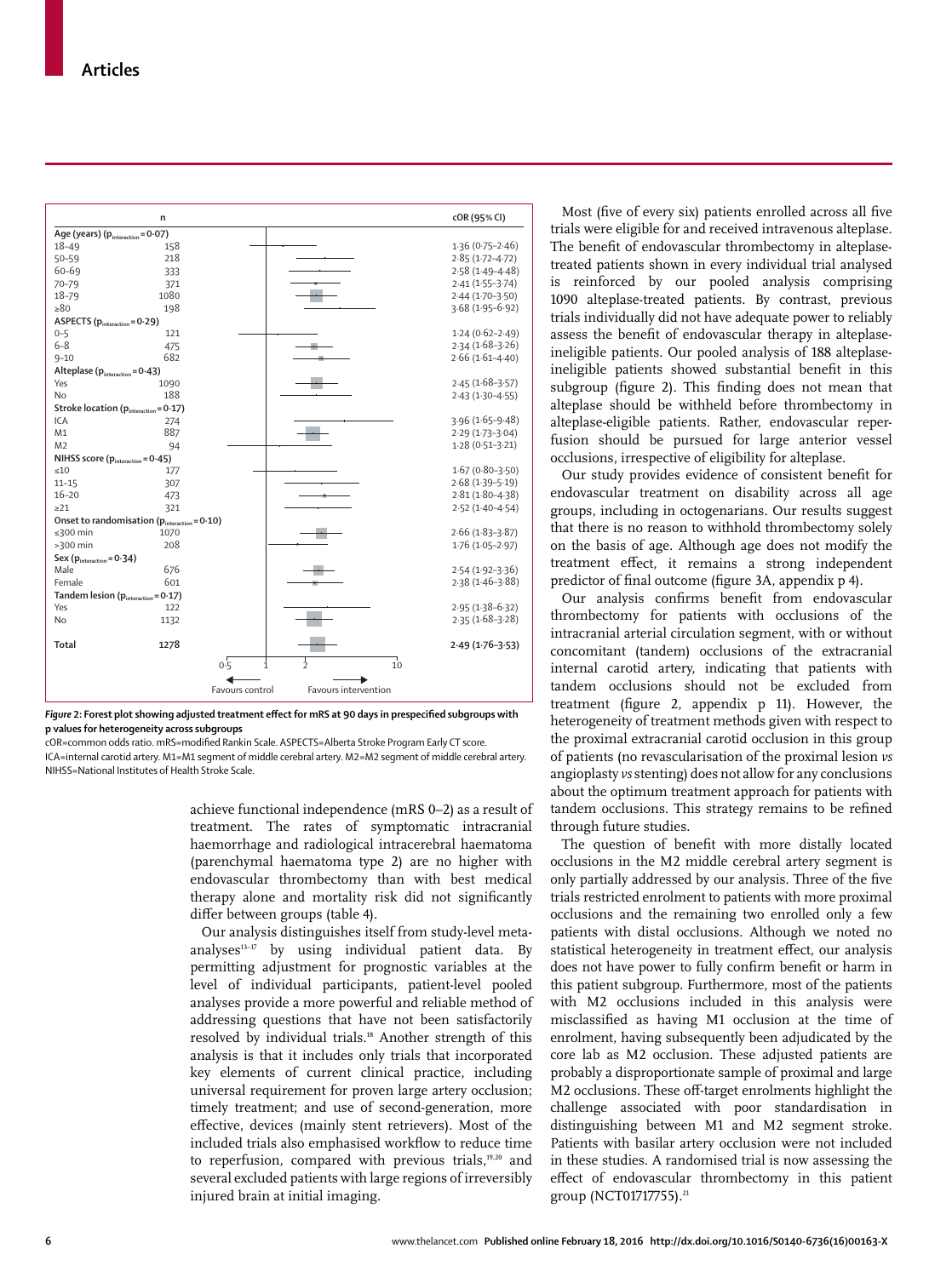**Articles**

Contrary to previous studies that have identified patients with most severe strokes (baseline NIHSS score  $\geq$ 20) as deriving most benefit from embolectomy,<sup>22</sup> our analysis shows a similar effect on disability across the entire NIHSS severity range. However, few patients with minor strokes were available for analysis. In clinical practice, treatment of patients with mild strokes and confirmed large vessel occlusion should be determined based on specific clinical and radiological features of the individual case, bearing in mind the risk of subsequent clinical deterioration with best medical therapy in patients with large vessel occlusion.<sup>23</sup>

The extent of pretreatment infarction on baseline imaging has been recognised as a critical determinant of clinical outcome in patients treated with reperfusion therapies.24 For that reason, most studies have excluded from enrolment patients who present with signs of a large infarct on baseline brain imaging. Different trials have assessed this variable with methods of different degrees of sophistication but baseline ASPECTS<sup>25</sup> is an element common to all trials. Our analysis suggests that although lower baseline ASPECTS (more extensive irreversible injury) is strongly associated with lower rates of favourable outcomes, similar benefit is conferred in patients with high baseline ASPECTS (9–10) and those with moderate baseline ASPECTS (6–8). Because most trials excluded patients with an ASPECTS of 5 or lower, the effect of endovascular thrombectomy in this category of patients could not be established by our analysis. In this subgroup the treatment effect on functional outcome was not significant (cOR 1 $\cdot$  24, 95% CI 0 $\cdot$  62-2 $\cdot$ 49) and further clarification is needed from future studies. Clinically, an important distinction should be made between low ASPECTS as an indicator of a very poor prognosis and any possible treatment effect of reperfusion. If the prognosis is extremely poor, even a small treatment effect might not represent a useful intervention.

Intervention benefited patients randomised later than 300 min (and generally less than 420 min) from stroke symptom onset. This generally corresponds to start of the endovascular procedure less than 8 h from symptom onset. Definitive proof of benefit in imaging-selected patients treated beyond 6 h remains to be established and is being addressed by ongoing trials (NCT02142283, NCT02586415).

Stent retrievers were the main device used across all five trials and treatment benefit with endovascular thrombectomy is most robust with this technology. Thus, stent retrievers constitute the benchmark against which future thrombectomy approaches should be measured. Among patients with persistent occlusions at catheterisation, 71% had reperfusion to at least half of the affected vascular territory. Although considerably better than the results with older technology,<sup>78</sup> further increases in the rate of successful and complete reperfusion and reduced procedural time are needed, justifying ongoing



*Figure* **3: mRS score at 90 days estimated with a mixed methods linear regression versus age (A) and baseline NIHSS (B)**

Data are stratified by intervention versus control. Models adjust for covariates (age, sex, baseline stroke severity, site of occlusion, intravenous alteplase [yes *vs* no], Alberta Stroke Program Early CT Score, and time from onset to randomisation). mRS=modified Rankin Scale. NIHSS=National Institutes of Health Stroke Scale

efforts to improve technological aspects of endovascular thrombectomy.

A strength of this study was that, although the individual trial populations were similar in many respects, they varied in some entry criteria and in diversity of the patient population with respect to geography and ethnic origin (appendix p 1). These differences allowed us to explore and confirm consistent benefit across wide ranges of age, baseline stroke severity, and additional patient characteristics. The consistency of results across all five trials suggests that our findings are generalisable to a broad range of patients with large vessel ischaemic stroke.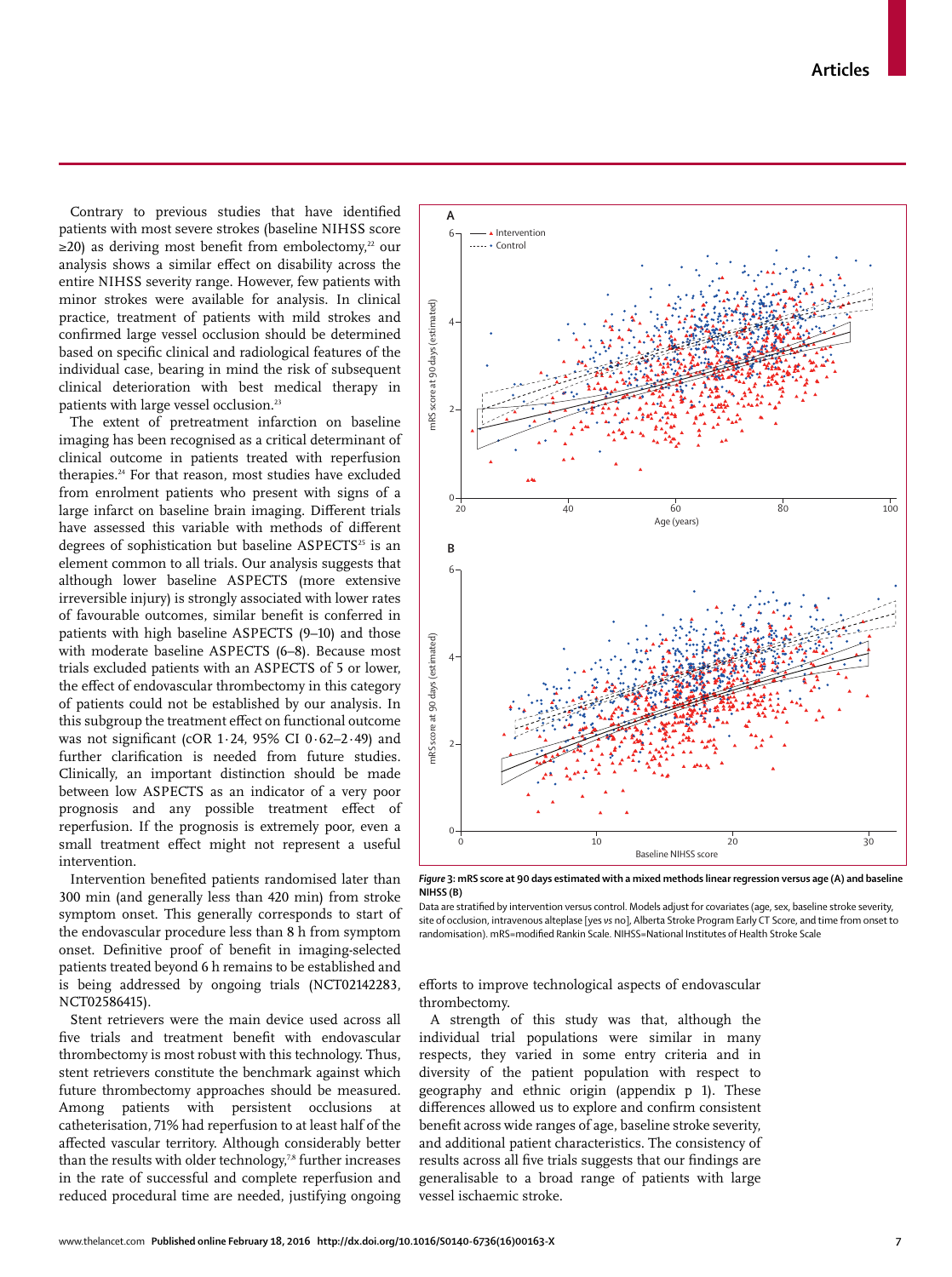Our meta-analysis had some limitations. The five trials were done at experienced, comprehensive stroke  $centres$ ;<sup>1-5</sup> registry studies in a larger group of hospitals are needed to confirm applicability to less experienced centres. Across all five trials, procedural, imaging, and clinical outcome measures (mTICI, ASPECTS, mRS, etc) were all ascertained in a blinded manner, but using different core labs and operationalised approaches (appendix p 1). Although the sample size was large  $(n=1287)$ , the ability to provide adjusted treatment effect estimates for all subgroups analysed was limited by the number of people in each group. Although multiple comparisons inflate type I error, the analyses for the primary outcome were all significant at an  $\alpha$  level of  $0.0001$  (table 2) or non-significant without adjustment for multiplicity, as in table 4. Hence, the resulting statistical inferences would be the same even with techniques adjusting for multiple comparisons. Subgroup analyses, for which the full sample size was by definition not used, remain potentially subject to type I error due to multiplicity of testing; however, no evidence of interaction effects was found (appendix). Finally, the potential for bias was minimised by the pre-specification of analysis objectives and methods, and the variance in resulting estimates was modelled appropriately by the inclusion of random effects in the statistical models.

Some patient populations, particularly those with large infarcts at baseline, those with posterior circulation occlusions, those presenting beyond 12 h, and those with substantial disability (mRS score ≥2) before stroke were excluded from all the analysed trials. Our results cannot be extrapolated to these patient populations. Finally, since the meta-analysis included some trials that were stopped early, the possibility exists of over-estimation of treatment effect. Establishing broad applicability will need careful systematic collection of registry data.

In conclusion, endovascular thrombectomy reduces disability for patients with large vessel anterior circulation ischaemic stroke. Benefits are seen across a wide range of age and initial stroke severity, and apply to patients irrespective of eligibility for intravenous alteplase.

#### **Contributors**

MG, BKM, WHvZ, and TGI prepared the first draft of the report after discussion by the writing committee of results from an agreed analysis plan. SB, BS, MDH, and BKM designed and did the statistical analyses. BCVC, RJvO, JLS, MDH, AMD, PJM, AD, DWJD, and CBLM participated in data collection, study design, data analysis, and interpretation. All authors participated in patient enrolment and critically reviewed the report and approved the final version. MG, BKM, and WHvZ contributed equally, as did BCVC, RJvO, JLS, MDH, and TGJ.

#### **Declaration of interests**

MG reports grants and personal fees from Covidien, during the conduct of the study. MG has a patent for systems and methods for diagnosing strokes (PCT/CA2013/000761) licensed to GE Healthcare. BKM reports membership of the steering and executive committee for the ESCAPE trial, which received support from Covidien, site principal investigator for the SOCRATES trial, sponsored by AstraZeneca; honoraria from Penumbra; a provisional patent 62/086077 for triaging systems in ischaemic stroke; research funding from Canadian Institute of Health Research, Heart and Stroke Foundation of Canada, Alberta Innovate

Health Solutions, Hotchkiss Brain Institute, and the Faculty of Medicine, University of Calgary; and board membership of QuikFlo Health. WHvZ declares honoraria from Stryker (paid to institution). DWJD declares honoraria from Stryker (paid to institution). PJM reports unrestricted grant funding for the EXTEND-IA trial to the Florey Institute of Neuroscience and Mental Health from Covidien (Medtronic), has served as an unpaid consultant to Codman Johnson & Johnson, and his organisation has received unrestricted research funding and grants from Codman Johnson & Johnson, Medtronic, and Stryker. AMD reports grant support and personal fees from Covidien (Medtronic). AD is a consultant and serves on the advisory board for Medtronic Neurovascular (steering committee STAR). CBLM received speakers' bureau fees from Stryker (paid to institution). GAD reports grants from the Australian National Health & Medical Research Council: non-financial support from Boehringer Ingelheim; and has served on advisory boards for Boehringer Ingelheim, AstraZeneca, Bristol-Meyers Squibb, and Merck Sharp & Dohme outside the submitted work. AB reports personal fees from Covidien (Medtronic). RJ has served as consultant for Covidien (Medtronic Neurovascular). H-CD reports personal fees from Covidien and received honoraria for participation in clinical trials, contribution to advisory boards or oral presentations from**:** Abbott, Allergan, AstraZeneca, Bayer Vital, and grants from Bristol-Myers Squibb, Boehringer Ingelheim, CoAxia, Corimmun, Covidien, Daiichi-Sankyo, D-Pharm, Fresenius, GlaxoSmithKline, Janssen-Cilag, Johnson & Johnson, Knoll, Lilly, Merck, Sharp & Dohme, Medtronic, MindFrame, Neurobiological Technologies, Novartis, Novo-Nordisk, Paion, Parke-Davis, Pfizer, Sanofi-Aventis, Schering-Plough, Servier, Solvay, St Jude, Syngis, Talecris, Thrombogenics, WebMD Global, Wyeth, and Yamanouchi. H-CD also reports financial support for research projects provided by AstraZeneca, GlaxoSmithKline, Boehringer Ingelheim, Lundbeck, Novartis, Janssen-Cilag, Sanofi -Aventis, Syngis, and Talecris; the Department of Neurology at the University Duisburg-Essen received research grants from the German Research Council (DFG), German Ministry of Education and Research (BMBF), European Union, National Institutes of Health, Bertelsmann Foundation, and Heinz-Nixdorf Foundation. EIL reports personal fees from Covidien (Medtronic), Abbott, and other support from Intratech Medical and Blockade Medical. In addition, EIL renders expert legal opinion for different cases in his expertise as a neurosurgeon for attorneys. VMP is a consultant and serves on the advisory board for Medtronic Neurovascular and Stryker. SMD reports lecture fees from Covidien (Medtronic). JT reports acting as a scientific consultant for Neuravi. SB acts as consultant for Medtronic. BCVC reports research support from the National Health and Medical Research Council of Australia (GNT1043242, GNT1035688), Royal Australasian College of Physicians, Royal Melbourne Hospital Foundation, National Heart Foundation, National Stroke Foundation of Australia, and unrestricted grant funding for the EXTEND-IA trial to the Florey Institute of Neuroscience and Mental Health from Covidien (Medtronic); JLS is an employee of the University of California. JLS has served as an unpaid site investigator in multicentre trials run by Medtronic and Stryker for which the UC Regents received payments on the basis of clinical trial contracts for the number of subjects enrolled. JLS also received stock options for services as a scientific consultant regarding trial design and conduct to Cognition Medical. JLS receives funding for services as a scientific consultant regarding trial design and conduct to Medtronic, Covidien, Stryker, Neuravi, BrainsGate, Pfizer, Bristol-Myers Squibb, Boehringer Ingelheim (prevention only), ZZ Biotech, and St Jude Medical. JLS serves as an unpaid consultant to Genentech advising on the design and conduct of the PRISMS trial; neither the University of California nor JLS has received any payments for this voluntary service. The University of California has released the Rankin Focused Assessment for free use under a Creative Commons licence, and has copyright for Rankin Scale training vignettes. The University of California has patent rights in retrieval devices for stroke. MDH reports unrestricted grant funding for the ESCAPE trial to University of Calgary from Covidien (Medtronic), and active/in-kind support consortium of public and charitable sources (Heart & Stroke Foundation, Alberta Innovates Health Solutions, Alberta Health Services) and the University of Calgary (Hotchkiss Brain Institute, Departments of Clinical Neurosciences and Radiology, and Calgary Stroke Program); personal fees from Merck, non-financial support from Hoffmann-La Roche Canada, outside the submitted work. In addition,